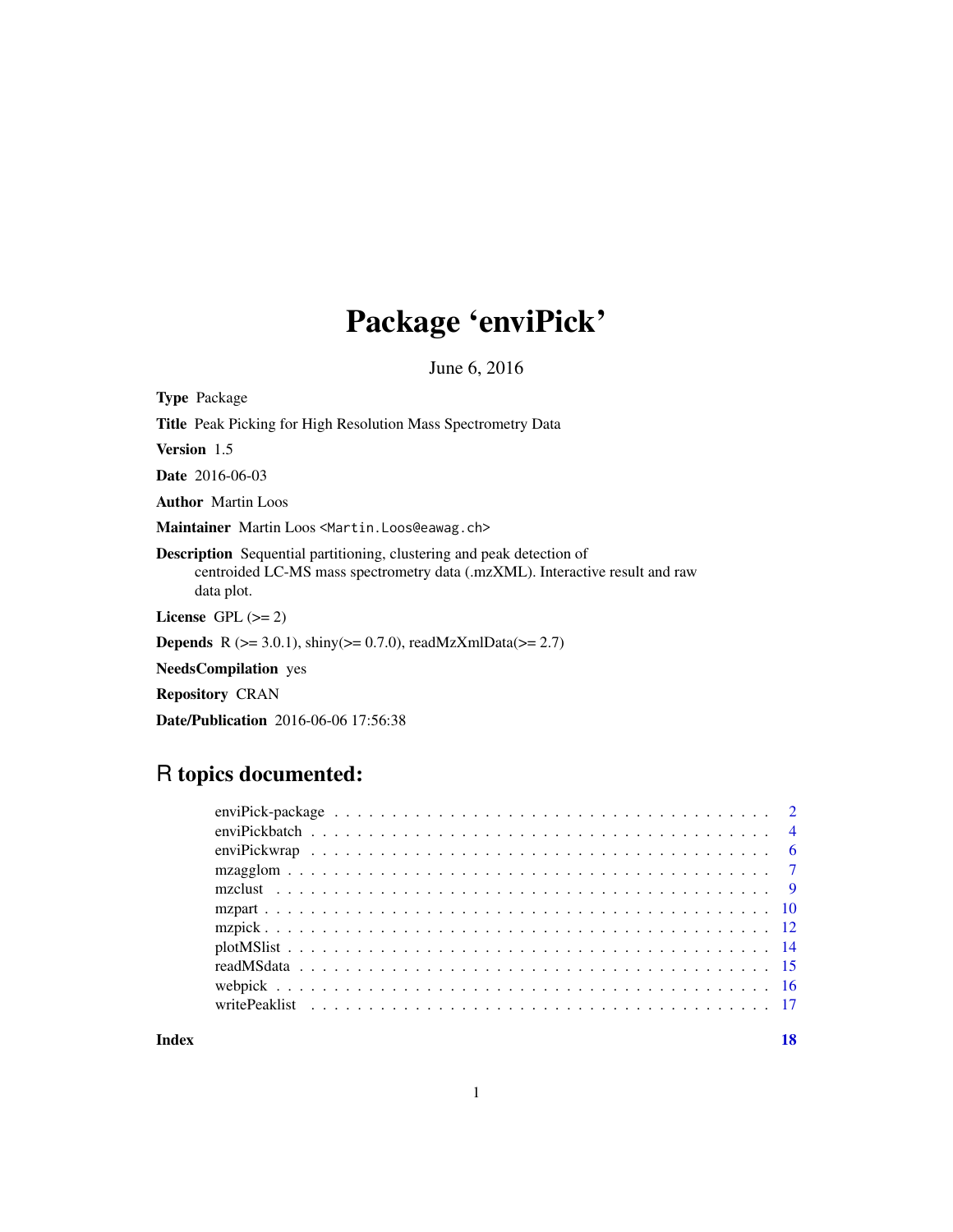<span id="page-1-0"></span>enviPick-package *Peak picking for high resolution liquid chromatography - mass spectrometry (LC-HRMS) data*

#### Description

Peak picking for centroided and baseline-corrected high-resolution LC-MS data.mzXML. Built on a three-step approach of (1) data partitioning, (2) unsupervised clustering of extracted ion chromatograms (EIC) and (3) shape-independent peak detection wihtin individual EICs. Interactive plot access to all results and the underlying raw measurements. Browser UI for non-R users. Batch processing.

#### Details

| Package: | enviPick   |
|----------|------------|
| Type:    | Package    |
| Version: | 1.0        |
| Date:    | 2014-14-07 |
| License: | $GPI - 2$  |

After initial upload of an .mzXML file with [readMSdata](#page-14-1), above steps (1) to (3) are calculated by [mzagglom](#page-6-1), [mzclust](#page-8-1) and [mzpick](#page-11-1), respectively. The wrapper for joint upload and processing is [enviPickwrap](#page-5-1). The raw data and the results of each step, a so-called MSlist object, can be viewed by [plotMSlist](#page-13-1), producing an interactive plot that conveniently offers zoom, drag and select functionality and easy identification of individual partitions, EIC cluster or peaks. Batch processing can be done via [enviPickbatch](#page-3-1). To export a peak list from an MSlist object, use [writePeaklist](#page-16-1).

For converting LC-HRMS measurement files from various vendor formats or .mzML to centroided .mzXML we strongly recommend the MSConvert tool from ProteoWizard; for centroidization choose Filters -> Peak Picking -> Prefer Vendor -> Add.

#### Warning

This package has only been tested on HIGH-RESOLUTION Thermo Orbitrap and QExactive measurements processed (centroided) with ProteoWizard's MSConvert. It may not give satisfying results for chromatograms affected by mass shifts from centroid-centroid interferences prevalent at low resolutions.

#### Note

In the package context, peak picking refers to extracting individual ion chromatograms (EICs) from centroided data and identifying peaks in these EICs. In the ProteoWizard MSConvert context, peak picking refers to identifying individual peaks within single HRMS scans, alias centroidization.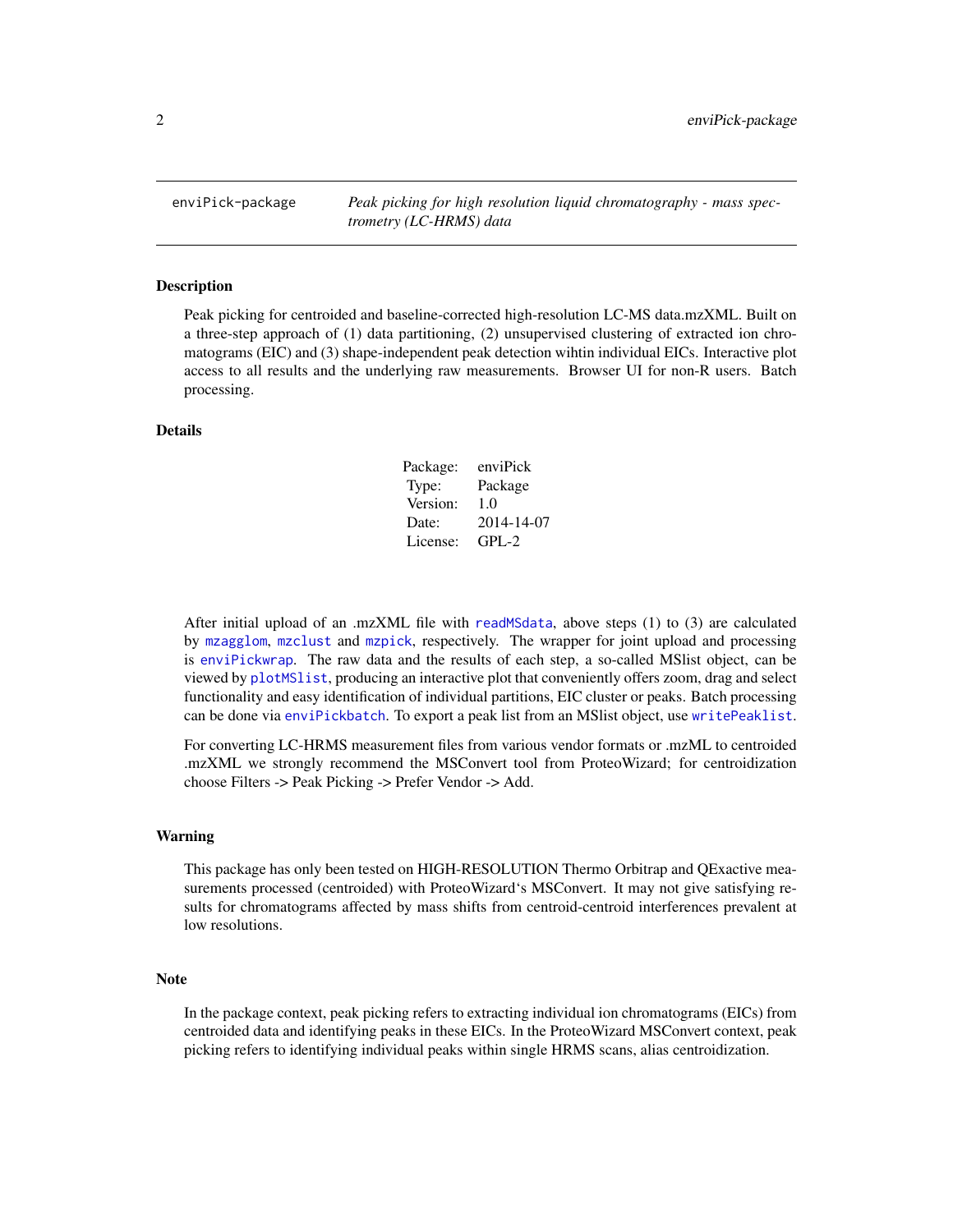#### <span id="page-2-0"></span>Author(s)

Martin Loos Maintainer: Martin Loos <Martin.Loos@eawag.ch>

#### References

Loos, M. (XXXX). Extraction of ion chromatograms by unsupervised clustering of high-resolution mass spectrometry data. Some Journal. Sometime.

ProteoWizard: Open Source Software for Rapid Proteomics Tools Development Darren Kessner; Matt Chambers; Robert Burke; David Agus; Parag Mallick Bioinformatics 2008 [http://](http://proteowizard.sourceforge.net/) [proteowizard.sourceforge.net/](http://proteowizard.sourceforge.net/)

#### See Also

[readMSdata](#page-14-1) [mzagglom](#page-6-1) [mzpart](#page-9-1) [mzclust](#page-8-1) [mzpick](#page-11-1) [plotMSlist](#page-13-1) [enviPickwrap](#page-5-1) [enviPickbatch](#page-3-1)

#### Examples

## Not run:

```
##################################################
# (1) Define path to an LC-HRMS .mzML file (not provided with package):
filepath.mzML<-"C:/.../2012_07_01.mzML"
# (2) Initialize an MSlist object and load this .mzML file into it:
MSlist<-readMSdata(filepath.mzML, MSlevel=c(1))
# (3) Partition the measurements now available in MSlist:
MSlist<-mzagglom(MSlist,dmzgap=10,ppm=TRUE,drtgap=500,minpeak=4,maxint=1E7)
# (4) EIC clustering of the partitions now available in MSlist:
MSlist<-mzclust(MSlist,dmzdens=5,ppm=TRUE,drtdens=120,minpeak=4)
# (5) Peak picking within the EIC clusters now available in MSlist:
MSlist<-mzpick(MSlist, minpeak = 4, drtsmall = 50, drtfill = 10, drttotal = 200, recurs = 4,
weight = 2, SB = 3, SN=2, minint = 1E4, maxint = 1e+07, ended = 2)
# (6) Export a peak list now available in MSlist:
writePeaklist(MSlist,"directory","filename")
# (7) View your partitioning / EIC clustering / peak picking results:
plotMSlist(MSlist,ppmbar=10);
##################################################
##################################################
```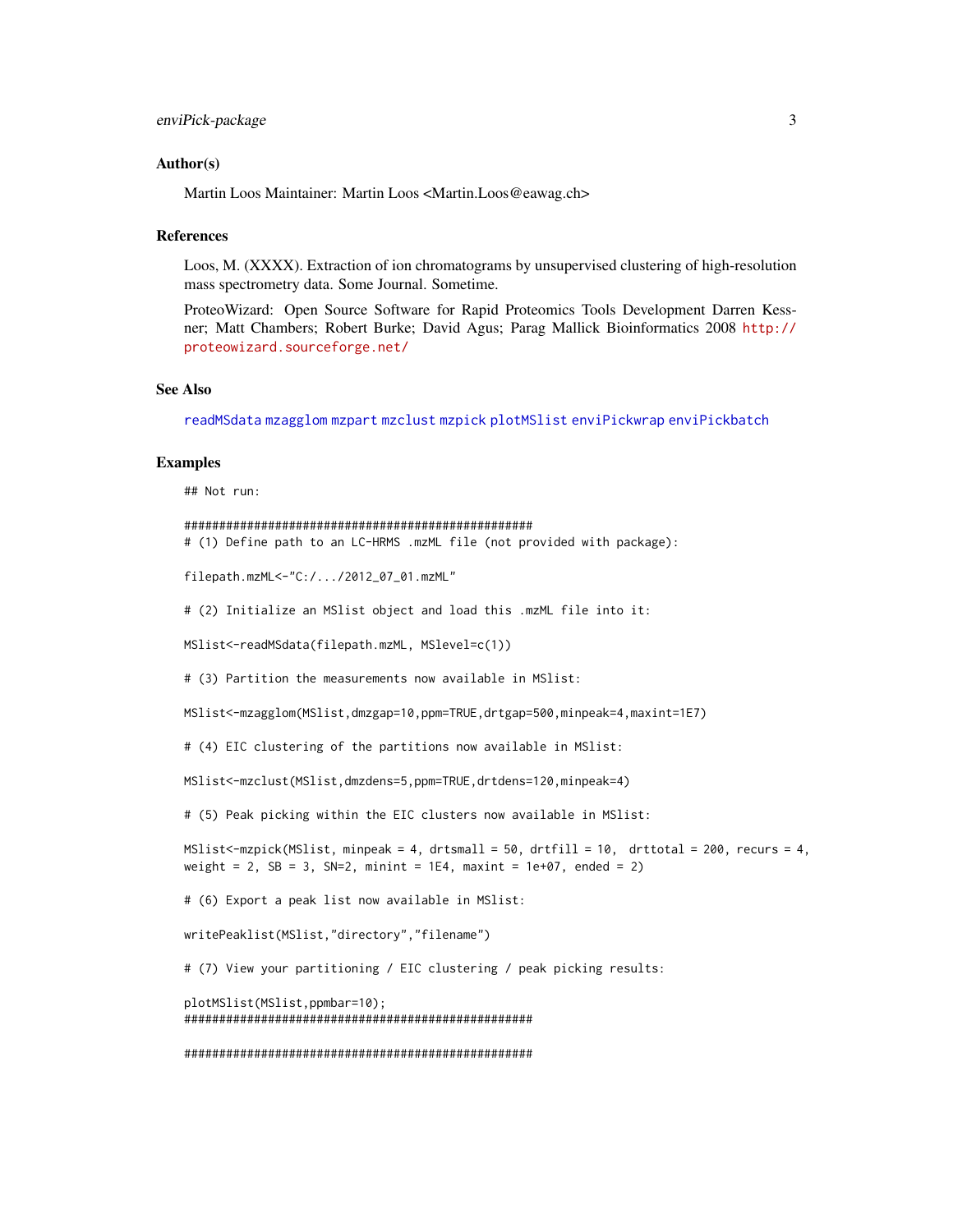```
# Do above steps (1) to (5) in one wrap, then export a peak list:
MSlist<-enviPickwrap( filepath.mzML,
                      MSlevel=c(1),
                      dmzgap=10,
                      dmzdens=5,
                      ppm=TRUE,
                      drtgap=1000,
                      drtsmall=20,
                      drtdens=250,
                      drtfill=10,
                      drttotal=200,
                      minpeak=4,
                      recurs=10,
                      weight=2,
                      SB=3,
                      SN=2,
                      minint=10E4,
                      maxint=10E6,
                      ended=2,
                      progbar=TRUE
                       )
writePeaklist(MSlist,"directory","filename")
##################################################
## End(Not run)
```
<span id="page-3-1"></span>enviPickbatch *Batch peak picking for several .mzXML input files*

# Description

Given a folder of .mzXML input files and subsequent processing, .csv peak tables with picked peaks are written to an output folder

# Usage

```
enviPickbatch(folderin, folderout, MSlevel=c(1), dmzgap=15, dmzdens=4,
ppm=TRUE, drtgap=500, drtsmall=20, drtdens=250, drtfill=10, drttotal=200,
minpeak=4, recurs=10, weight=2, SB=3, SN=2, minint=1E5, maxint=1E7,
ended=2, ion_mode=FALSE, progbar=FALSE)
```
# Arguments

| folderin  | Folder containing .mzXML input files    |
|-----------|-----------------------------------------|
| folderout | Destination folder for .csv peak tables |
| MSlevel   | numeric 1 (MS) or 2 (MS-MS), readMSdata |

<span id="page-3-0"></span>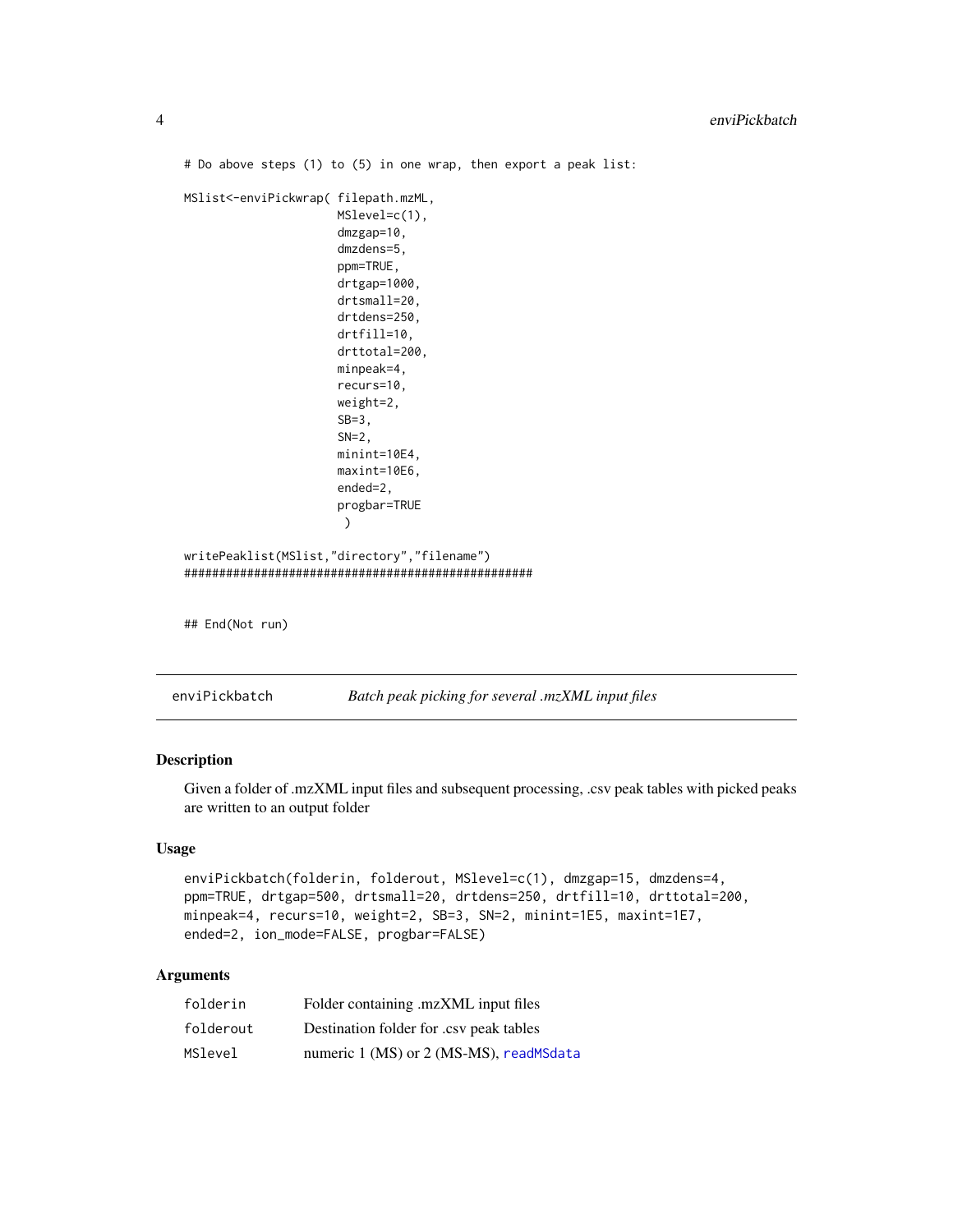# <span id="page-4-0"></span>enviPickbatch 5

| dmzgap      | m/z gap width for partitioning, mzpart                                                                                           |
|-------------|----------------------------------------------------------------------------------------------------------------------------------|
| dmzdens     | Maximum measurement deviation $(+/-)$ of m/z within an EIC, mzclust                                                              |
| ppm         | dmzgap, given in ppm (TRUE) or as absolute value (FALSE)                                                                         |
| drtgap      | RT gap width for partitioning, mzpart                                                                                            |
| $d$ rtsmall | Peak definition - RT window of a peak; cp. minpeak argument                                                                      |
| drtdens     | Maximum length of EICs, mzclust                                                                                                  |
| drtfill     | RT gap length to be filled, mzpick                                                                                               |
| drttotal    | Maximum RT length of a single peak, mzpick                                                                                       |
| minpeak     | Peak definition - minimum number of measurements per peak to found in win-<br>dows of drtsmall and dmzsmall, mzpick              |
| recurs      | Maximum number of peaks within one EIC, mzpick                                                                                   |
| weight      | Weight for assigning measurements to a peak, mzpick                                                                              |
| <b>SB</b>   | Signal-to-base ratio, mzpick                                                                                                     |
| <b>SN</b>   | Signal-to-noise ratio, mzpick                                                                                                    |
| minint      | Minimum intensity of a peak, mzpick                                                                                              |
| maxint      | Peaks above this intensity are alwas included, regardless of checks for SB or SN,<br>mzpick                                      |
| ended       | Within the peak detection recursion set by argument recurs, how often can a<br>peak detection fail, to end the recursion? mzpick |
| ion_mode    | "positive" or "negative" ionization. Otherwise set to FALSE, see details.                                                        |
| progbar     | Show a progress bar (TRUE or FALSE)? May only work under Windows OS.                                                             |

#### Details

For further details on the parameter settings, please refer to the arguments of the underlying functions [readMSdata](#page-14-1), [mzagglom](#page-6-1), [mzclust](#page-8-1) and [mzpick](#page-11-1). ion\_mode allows to filter scans of a specific polarity from .mzXML files, if not set to FALSE; useful for files acquired under polarity switching.

#### Value

Folder with .csv peak tables, each containing columns with: m/z (mean m/z of peak measurements), var m/z (m/z variation of peak measurements), max int (base-line corrected maximum intensity), sum\_int (sum of all base-line corrected peak measurement intensities), RT (retention time at maximum intensity), minRT (start peak RT), maxRT (end peak RT), peak# (peak ID number), EIC# (EIC ID number), Score (not yet implemented)

# Author(s)

Martin Loos

# See Also

[readMSdata](#page-14-1) [mzagglom](#page-6-1) [mzclust](#page-8-1) [mzpick](#page-11-1) [plotMSlist](#page-13-1)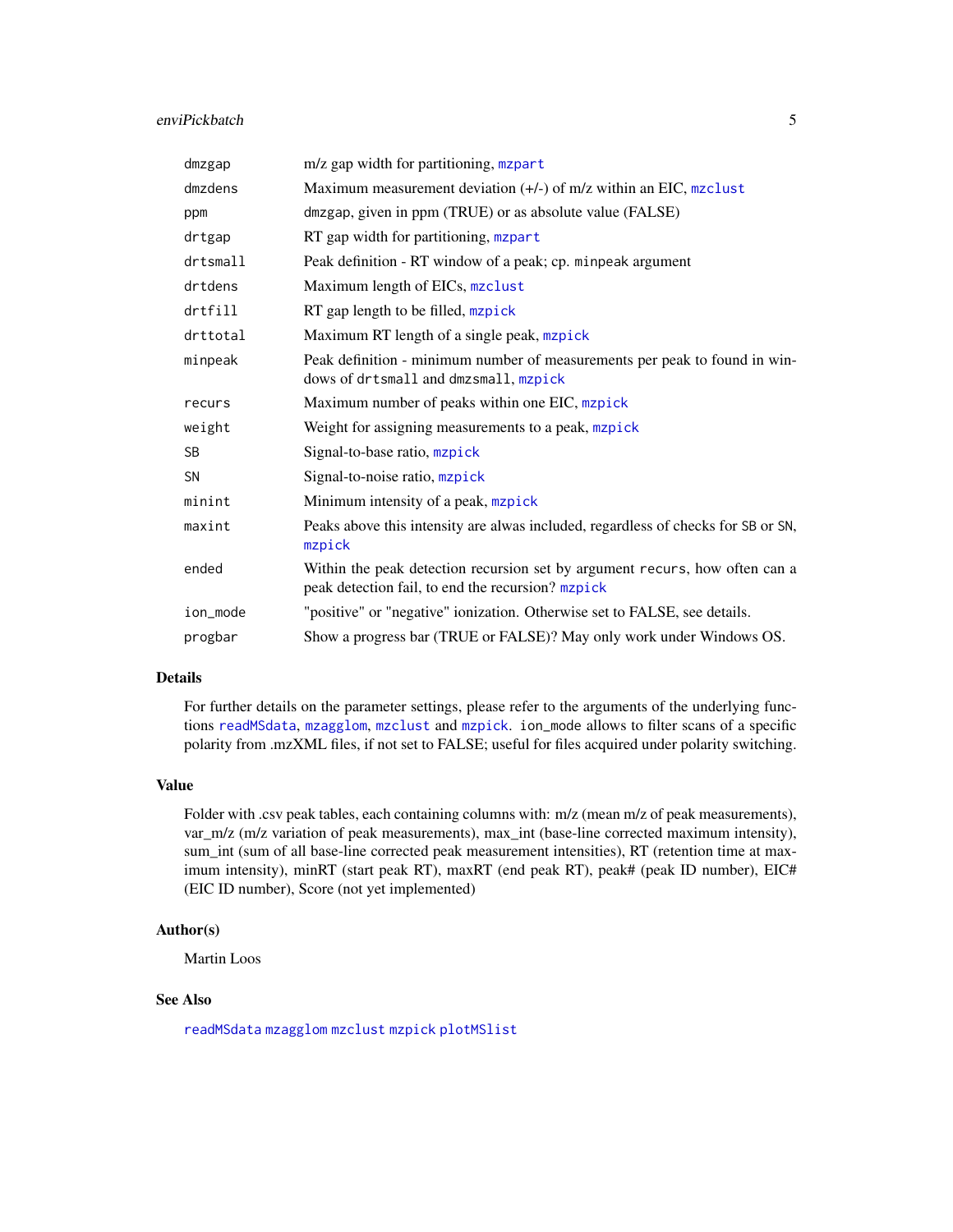A wrapper combining data upload, partitioning, EIC clustering and EIC peak detection from [readMSdata](#page-14-1), [mzagglom](#page-6-1), [mzclust](#page-8-1) and [mzpick](#page-11-1).

# Usage

```
enviPickwrap(filepath.mzXML, MSlevel=c(1), dmzgap=15, dmzdens=4, ppm=TRUE,
drtgap=500, drtsmall=20, drtdens=250, drtfill=10, drttotal=200, minpeak=4,
recurs=3, weight=2, SB=3, SN=2, minint=1E5, maxint=1E7, ended=2,
ion_mode=FALSE, progbar=FALSE)
```
# Arguments

|           | filepath.mzXML Path to the .mzXML file to be read, readMSdata                                                                    |
|-----------|----------------------------------------------------------------------------------------------------------------------------------|
| MSlevel   | numeric 1 (MS) or 2 (MS-MS), readMSdata                                                                                          |
| dmzgap    | m/z gap width for partitioning, mzpart                                                                                           |
| dmzdens   | Maximum measurement deviation $(+/-)$ of m/z within an EIC, mzclust                                                              |
| ppm       | dmzgap, given in ppm (TRUE) or as absolute value (FALSE)                                                                         |
| drtgap    | RT gap width for partitioning, mzpart                                                                                            |
| drtsmall  | Peak definition - RT window of a peak; cp. minpeak argument                                                                      |
| drtdens   | Maximum length of EICs, mzclust                                                                                                  |
| drtfill   | RT gap length to be filled, mzpick                                                                                               |
| drttotal  | Maximum RT length of a single peak, mzpick                                                                                       |
| minpeak   | Peak definition - minimum number of measurements per peak to found in win-<br>dows of drtsmall and dmzsmall, mzpick              |
| recurs    | Maximum number of peaks within one EIC, mzpick                                                                                   |
| weight    | Weight for assigning measurements to a peak, mzpick                                                                              |
| <b>SB</b> | Signal-to-base ratio, mzpick                                                                                                     |
| <b>SN</b> | Signal-to-noise ratio, mzpick                                                                                                    |
| minint    | Minimum intensity of a peak, mzpick                                                                                              |
| maxint    | Peaks above this intensity are alwas included, regardless of checks for SB or<br>SN, mzpick                                      |
| ended     | Within the peak detection recursion set by argument recurs, how often can a<br>peak detection fail, to end the recursion? mzpick |
| ion_mode  | "positive" or "negative" ionization. Otherwise set to FALSE, see details.                                                        |
| progbar   | Show a progress bar (TRUE or FALSE)? May only work under Windows OS.                                                             |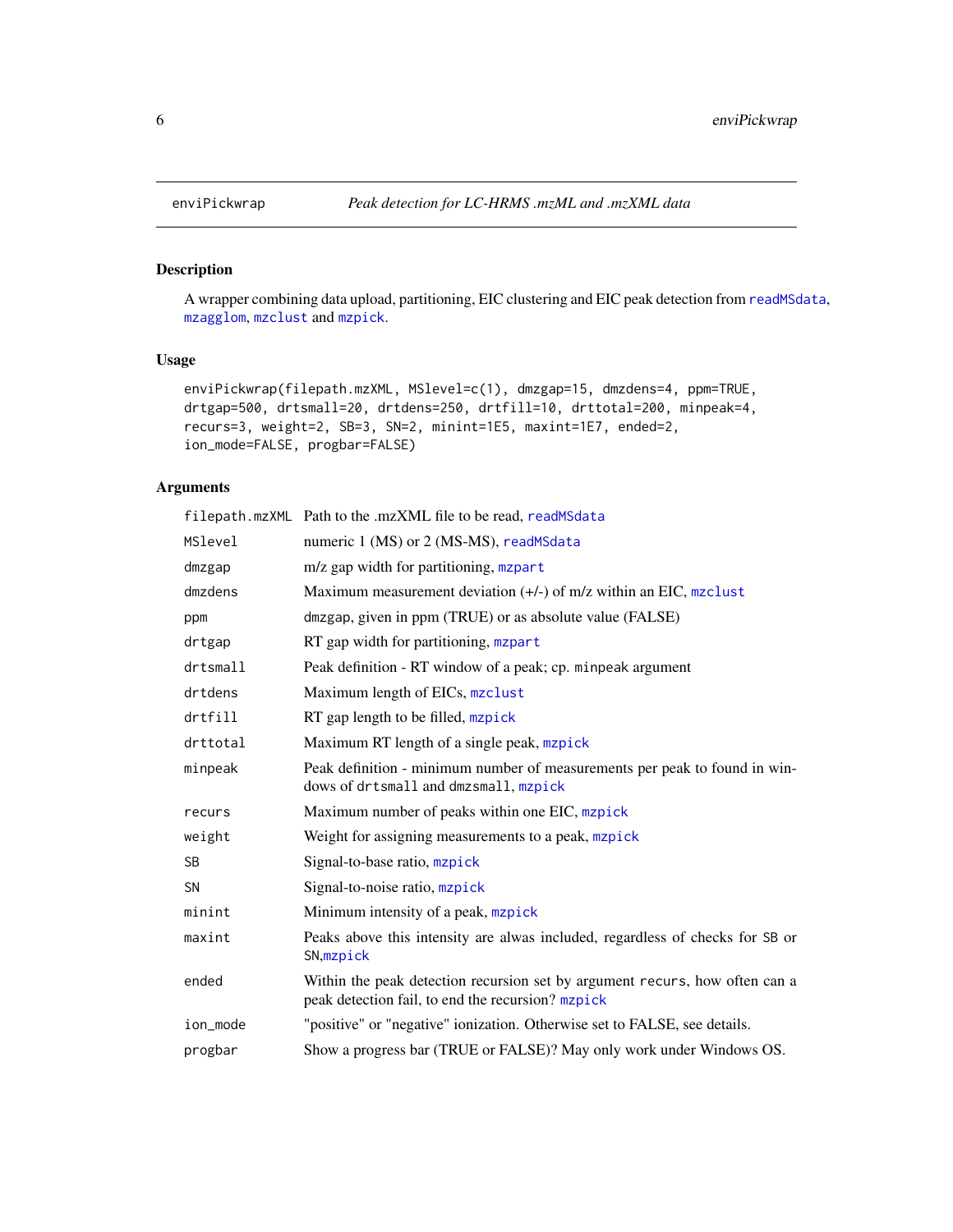# <span id="page-6-0"></span>mzagglom 7

# Details

For further details on the parameter settings, please refer to the arguments of the underlying functions [readMSdata](#page-14-1), [mzagglom](#page-6-1), [mzclust](#page-8-1) and [mzpick](#page-11-1). ion\_mode allows to filter scans of a specific polarity from .mzXML files, if not set to FALSE; useful for files acquired under polarity switching.

# Value

MSlist

| State           | MSIist[[1]]: tags the individual steps the MSIist has undergone for peak picking.                                                                |
|-----------------|--------------------------------------------------------------------------------------------------------------------------------------------------|
| Parameters      | $MSlist[[2]]$ : saves the parameter settings.                                                                                                    |
| Results         | MSI. [3]: saves the result summary values                                                                                                        |
| Scans           | MSIst[[4]: matrix with raw measurements $(m/z,$ intensity, RT) and tags for<br>partitions, EIC cluster or individual peaks.                      |
| Partition_Index |                                                                                                                                                  |
|                 | $MSlist[[5]]$ : Index assigning partitions to sections in the raw measures of<br>MSIist[[4]]. Required for fast (random) access, e.g., plotting. |
| EIC_index       | $MSlist[[6]]$ : Index assigning EIC clusters to sections in the raw measurment of<br>MSlist[[4]]. Required for fast access.                      |
| Peak index      | $MSlist[[7]]$ : Index assigning picked peaks to sections in the raw measurment of<br>MSlist[[4]]. Required for fast access.                      |
| Peaklist        | $MSlist[[8]]$ : Final peak list, cp. mzpick                                                                                                      |
|                 |                                                                                                                                                  |

# Author(s)

Martin Loos

#### See Also

[readMSdata](#page-14-1) [mzagglom](#page-6-1) [mzclust](#page-8-1) [mzpick](#page-11-1) [plotMSlist](#page-13-1)

<span id="page-6-1"></span>mzagglom *Agglomerative partitioning of raw LC-HRMS measurements*

# Description

Agglomerative partitioning of LC-HRMS measurements. Preparatory step for [mzclust](#page-8-1) and [mzpick](#page-11-1). Requires an MSlist initilialized by [readMSdata](#page-14-1) as input.

# Usage

```
mzagglom(MSlist, dmzgap = 10, ppm = TRUE, drtgap = 500, minpeak = 4,
maxint=1E7, progbar=FALSE)
```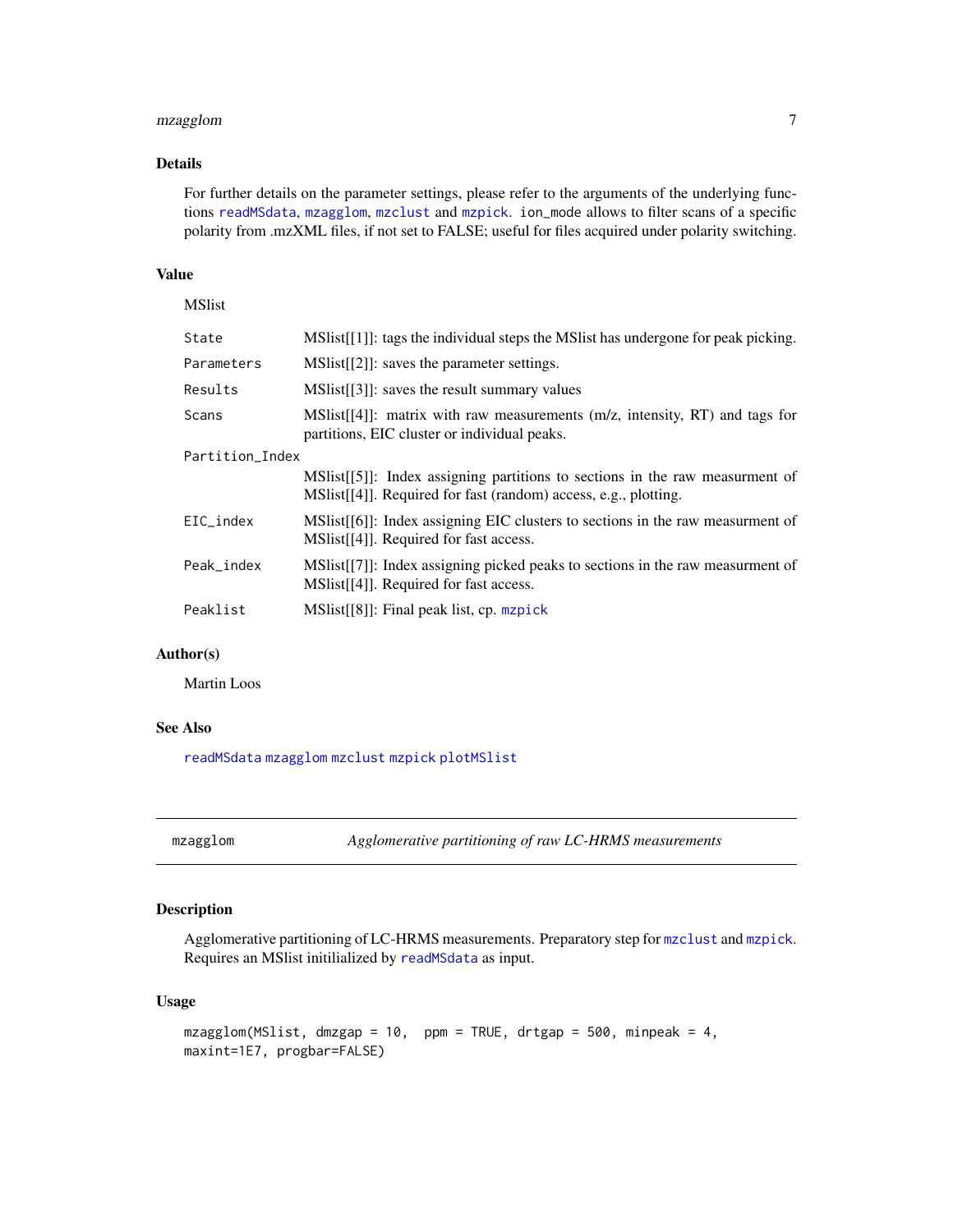#### <span id="page-7-0"></span>**Arguments**

| MSlist  | MSlist generated by readMSdata                                                                 |
|---------|------------------------------------------------------------------------------------------------|
| dmzgap  | m/z gap width for partitioning                                                                 |
| ppm     | dmzgap given in ppm (TRUE) or as absolute value (FALSE)?                                       |
| drtgap  | RT gap width for partitioning                                                                  |
| minpeak | Minimum number of measurements in a partition                                                  |
| maxint  | Measurements equal or above this intensity will be retained even if ranging be-<br>low minpeak |
| progbar | For debugging, ignore                                                                          |

# Details

Partitioning of the full set of measurements into subsets is necessary to speed up the clustering procedure of [mzclust](#page-8-1). To this end, an agglomerative partitioning approach is used, combining measurements that are linked by values smaller than drtgap and dmzgap into single subsets. No measurements of two different subsets can be closer than drtgap and dmzgap to each other.

#### Value

Returns the argument MSlist, with entries made:

| Parameters      | MSIst[[2]]: saves the parameter settings.                                         |
|-----------------|-----------------------------------------------------------------------------------|
| Scans           | MSI. Solist [[4]]: matrix with raw measurements and tags resorted for partitions. |
| Partition_Index |                                                                                   |
|                 | MSlist[[5]]: Index assigning partitions to sections in the raw measurement of     |
|                 | MSI. [4]; required for fast (random) access.                                      |

#### Imbecile

Do not set minpeak bigger than its counterpart in [mzclust](#page-8-1) or [mzpick](#page-11-1). Too complicated? Then rather use [enviPickwrap](#page-5-1) for adjusting all function arguments.

# Warning

Despite optimized code, this function has a potential to run for a intolerable long time or out of memory if (a) the parameters are set wrongly, (b) the .mzML/.mzXML-file was not centroided or (c) the underlying data is inadequate for this peak picker. With regards to (a), do not assume gaps being larger than actually present. Instead, use [plotMSlist](#page-13-1) to have a look at your data contained in MSlist after upload with [readMSdata](#page-14-1).

#### Author(s)

Martin Loos

# See Also

[mzclust](#page-8-1),[mzpart](#page-9-1)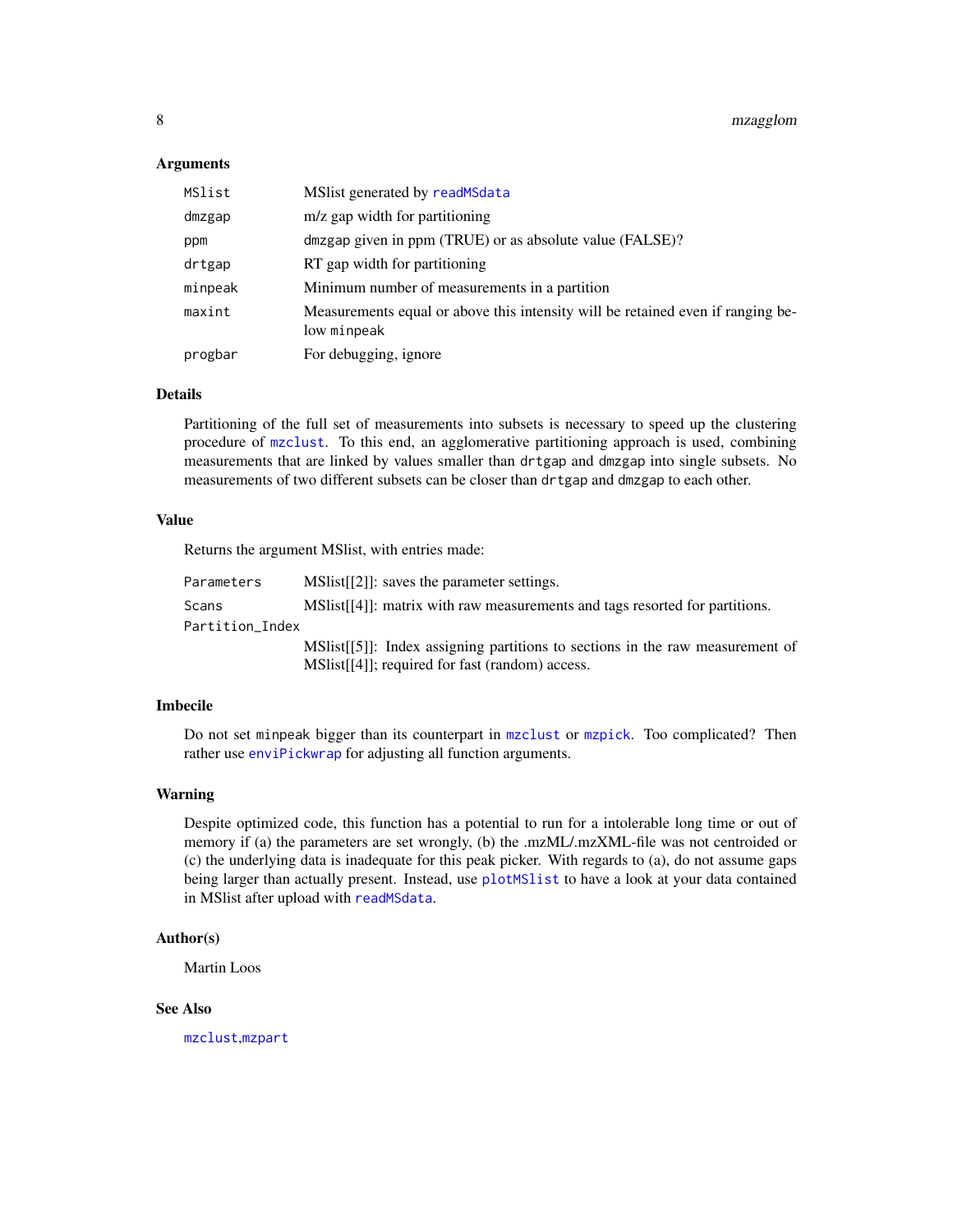<span id="page-8-1"></span><span id="page-8-0"></span>

Based on the measurement partitions generated by [mzagglom](#page-6-1), extracted ion chromatograms (EICs) are assigned by a clustering procedure. Preparatory step for [mzpick](#page-11-1).

#### Usage

```
mzclust(MSlist,dmzdens=10,ppm=TRUE,drtdens=60,minpeak=4,maxint=1E6,
progbar=FALSE, merged=TRUE, from=FALSE, to=FALSE )
```
# Arguments

| MSlist  | MS list returned by mapart                                                                                                                 |
|---------|--------------------------------------------------------------------------------------------------------------------------------------------|
| dmzdens | Maximum measurement deviation $(+)$ of m/z from its mean within each EIC                                                                   |
| ppm     | dmzdens given in ppm (TRUE) or as absolute value (FALSE)?                                                                                  |
| drtdens | Retention time (RT) tolerance for clustering; defined as $(+/-)$ time units relative<br>to the lowest and highest RT value in each cluster |
| minpeak | Minimum number of measurements expected in an EIC                                                                                          |
| maxint  | EIC cluster with measurements above this intensity are kept, even if they do not<br>fulfill minpeak                                        |
| progbar | For debugging, ignore                                                                                                                      |
| merged  | Merge EIC cluster of comparable m/z (TRUE or FALSE)?                                                                                       |
| from    | For debugging, ignore                                                                                                                      |
| to      | For debugging, ignore                                                                                                                      |

#### Details

Within individual partitions calculated by [mzagglom](#page-6-1), an unsupervised clustering of measurements to individual ion chromatograms (EICs) is performed. For this purpose, a first EIC cluster is initialized with the most intense measurement, given an m/z uncertainty of  $2*$  dmzdens. Along decreasing intensities, all other measurements are then sequentially either assigned to this cluster or used to define new clusters. For assignment, measurements must range both within the current tolerances of dmzdens and drtdens of an existing cluster. If several cluster are eligible for assignment, the one with the smallest mass difference between measurement m/z and cluster mean m/z will be used. Each time a new assignment to an existing cluster is made, its m/z estimate can be improved, i.e., the dmzdens tolerance around its mean m/z gradually shrinks from 2\*dmzdens to dmzdens. In addition, dmzdens is used to update the RT tolerance of a cluster at each assignment.

With no measurements left, EIC clusters nested in m/z are then merged, relative to the m/z boundaries of the most intense cluster and stepwise along increasing mean m/z differences. Finally, EIC cluster are filtered to fulfill either minpeak or maxint.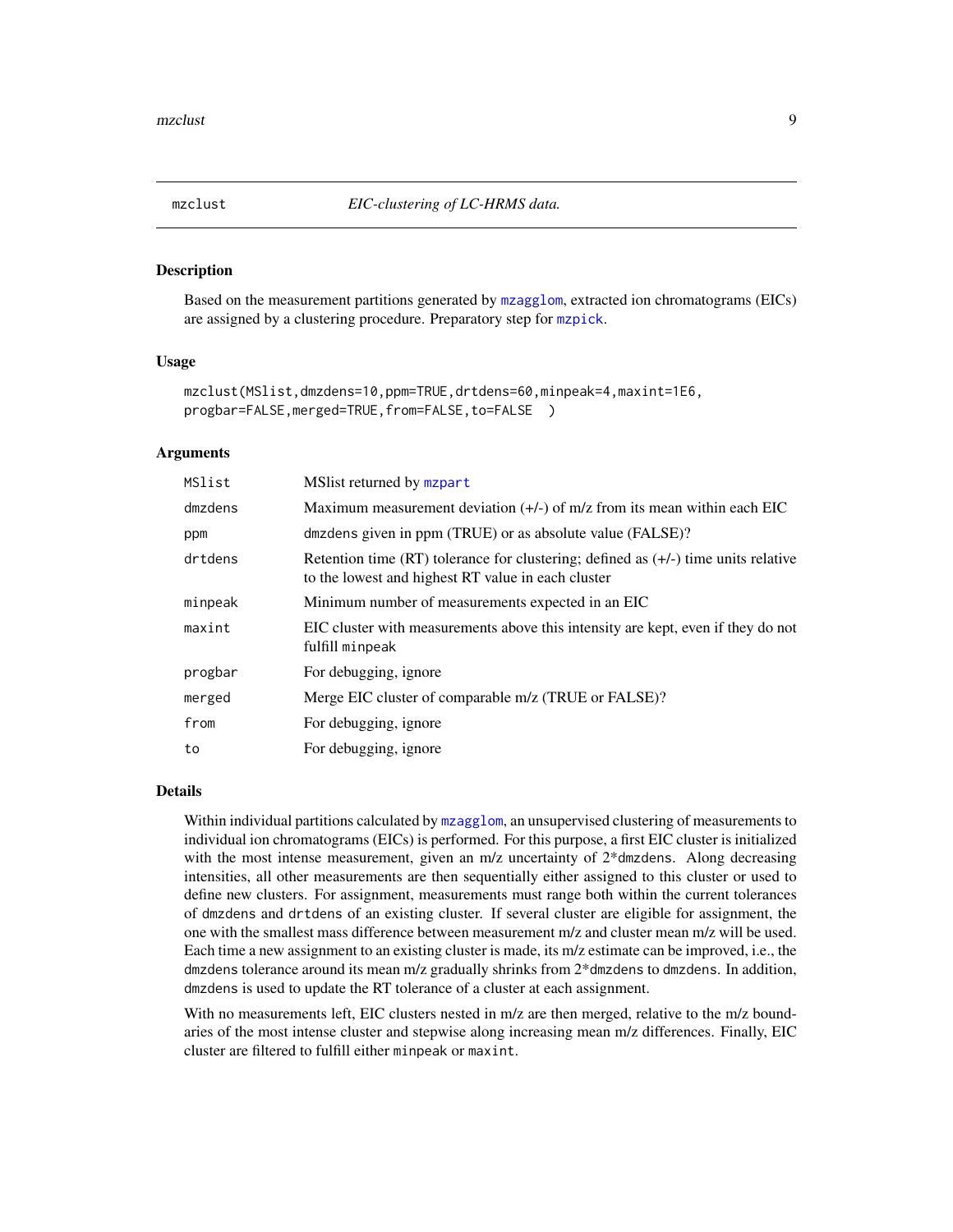# <span id="page-9-0"></span>Value

Returns the argument MSlist, with entries made:

| Parameters | MSI. Saves the parameter settings.                                                                                             |
|------------|--------------------------------------------------------------------------------------------------------------------------------|
| Scans      | $MSlist[[4]]$ : matrix with raw measurements and tags resorted for EIC clusters<br>within the partition subsets.               |
| EIC index  | MSIst[[6]]: Index assigning EIC cluster to sections in the raw measurement of<br>MSI. [41]; required for fast (random) access. |

# Note

Too small values for dmzdens or too large drtdens may cause erratic EICs cluster

# Author(s)

Martin Loos

# References

Loos, M. (XXXX). Extraction of ion chromatograms by unsupervised clustering of high-resolution mass spectrometry data. Some Journal. Sometime.

# See Also

[mzpick](#page-11-1)

<span id="page-9-1"></span>mzpart *Divisive partitioning of raw LC-HRMS measurements*

#### Description

Divisive recursive partition of LC-HRMS measurements. Preparatory step for [mzclust](#page-8-1) and [mzpick](#page-11-1); altenative to [mzagglom](#page-6-1). Requires an MSlist initilialized by [readMSdata](#page-14-1) as input.

#### Usage

```
mzpart(MSlist, dmzgap = 10, drtgap = 500, ppm = TRUE,
minpeak = 4, peaklimit = 2500, cutfrac = 0.1, drtsmall=50,
progbar = FALSE, stoppoints = 2e+05)
```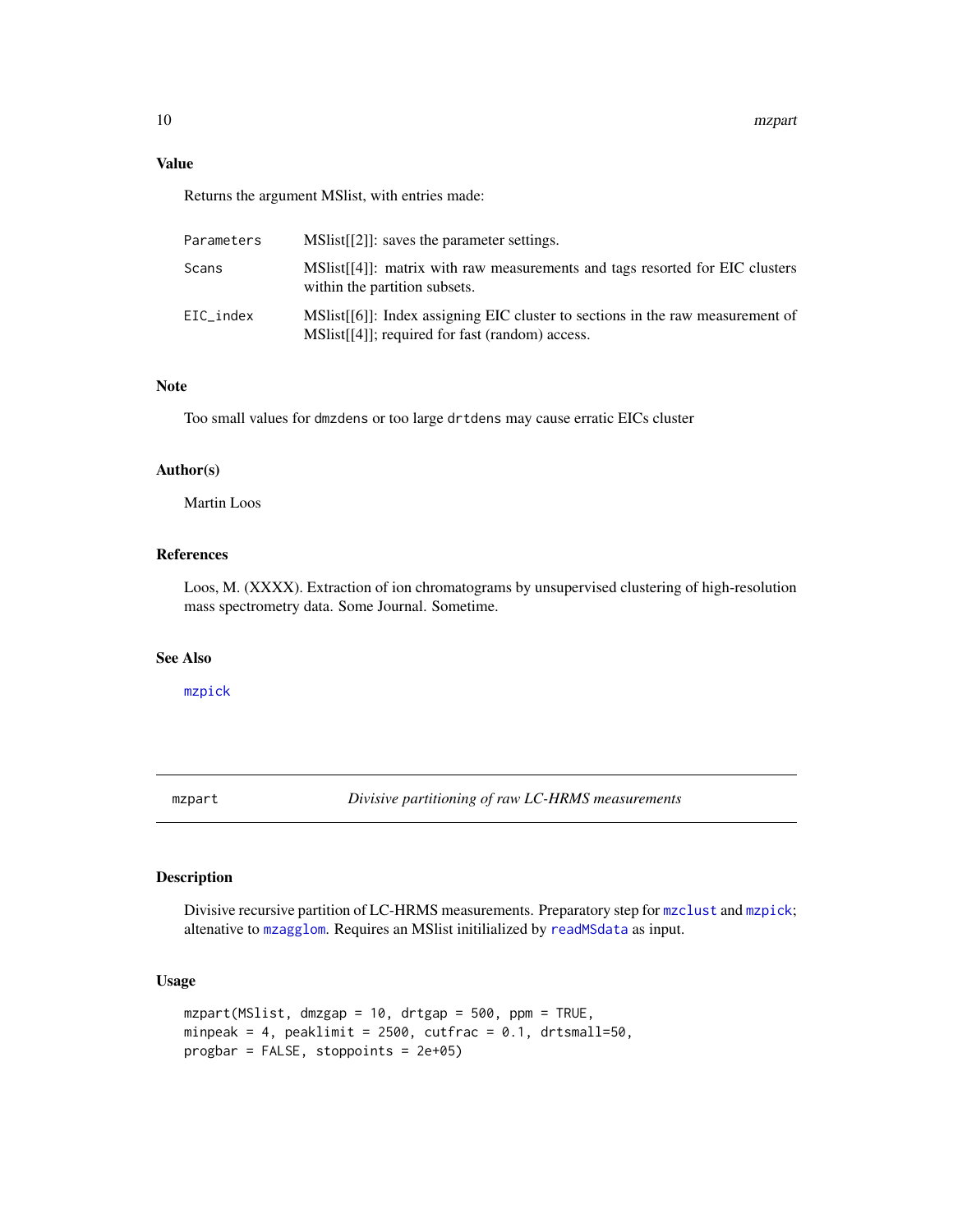#### <span id="page-10-0"></span>mzpart 11

#### Arguments

| MSlist     | MSlist generated by readMSdata                           |
|------------|----------------------------------------------------------|
| dmzgap     | m/z gap width for partitioning                           |
| drtgap     | RT gap width for partitioning                            |
| ppm        | dmzgap given in ppm (TRUE) or as absolute value (FALSE)? |
| minpeak    | Minimum number of measurements in a partition            |
| peaklimit  | Maximum number of measurements in a partition            |
| cutfrac    | Fraction of low density measurements to be discarded     |
| drtsmall   | RT tolerance used to estimate density                    |
| progbar    | For debugging, ignore                                    |
| stoppoints | For debugging, ignore                                    |

#### Details

This function searchs recursively for gaps in retention time (RT) and m/z in the LC-HRMS measurements and thus partitions (and resorts) the matrix contained in MSlist[[4]]. If neither partitioning by RT nor by  $m/z$  results in a small enough partition of  $\leq$  peaklimit measurements, a fraction cutfrac of lowest-density measurements is discarded and the partition procedure resumed. Measurement-wise density is based on a gaussian kernel density estimate scaled to dmzgap and drtsmall, i.e., to the local neighbourhood of each measurement.

Partitioning is necessary to speed up the clustering procedure of [mzclust](#page-8-1). Hence, there is a tradeoff: large values of peaklimit leads to faster execution of [mzpart](#page-9-1) but to slower computation of [mzclust](#page-8-1) and vice versa.

# Value

Returns the argument MSlist, with entries made:

| Parameters      | MSIst[[2]]: saves the parameter settings.                                     |
|-----------------|-------------------------------------------------------------------------------|
| Scans           | MSIIst[[4]]: matrix with raw measurements and tags resorted for partitions.   |
| Partition Index |                                                                               |
|                 | MSlist[[5]]: Index assigning partitions to sections in the raw measurement of |
|                 | MSI. [41]; required for fast (random) access.                                 |

#### Imbecile

Do not set minpeak bigger than its counterpart in [mzclust](#page-8-1) or [mzpick](#page-11-1). Too complicated? Then rather use [enviPickwrap](#page-5-1) for adjusting all function arguments.

#### Warning

Despite optimized code, this function has a potential to run for a intolerable long time or out of memory if (a) the parameters are set wrongly, (b) the .mzML/.mzXML-file was not centroided or (c) the underlying data is inadequate for this peak picker. With regards to (a), do not assume gaps being larger than actually present. Instead, use [plotMSlist](#page-13-1) to have a look at your data contained in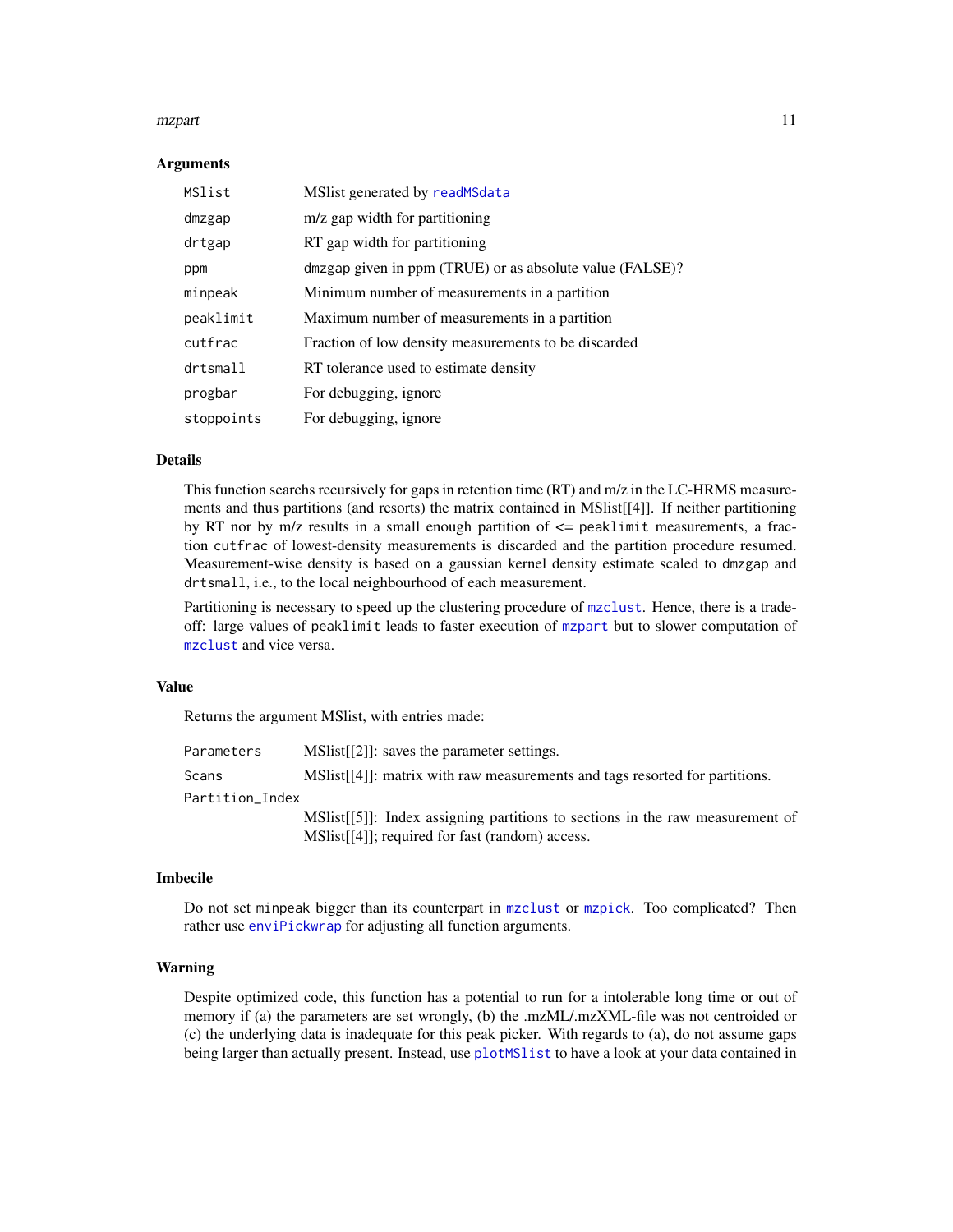MSlist after upload with [readMSdata](#page-14-1); set progbar=TRUE to monitor where a function fails. Once settled, set progbar=FALSE for faster execution.

To avoid running out of memory, stoppoints sets the maximum number of measurements that can be handled in the routines to delete those of lowest intensity (in cases where peaklimit cannot be reached by partitioning by dmzgap and drtgap alone). If above stoppoints, execution aborts.

# Author(s)

Martin Loos

# See Also

[mzclust](#page-8-1)

<span id="page-11-1"></span>

mzpick *EIC peak picking*

#### Description

Peak-picking within individual EIC cluster formed by [mzclust](#page-8-1) without assuming a certain peak shape. Includes a baseline subtraction step.

#### Usage

mzpick(MSlist, minpeak = 4, drtsmall = 20, drtfill = 10, drttotal = 200, recurs = 4, weight = 2, SB = 3, SN=2, minint = 1E4, maxint = 1e+07, ended = 2, progbar = FALSE,  $from = FALSE, to = FALSE)$ 

# Arguments

| MSlist    | An MS list returned by mzclust                                                                                           |
|-----------|--------------------------------------------------------------------------------------------------------------------------|
| minpeak   | Peak definition - minimum number of measurements required within the RT<br>window of drtsmall                            |
| drtsmall  | Peak definition - RT window of a peak; cp. minpeak argument                                                              |
| drtfill   | Maximum RT gap length to be filled, cp. details                                                                          |
| drttotal  | Peak definition - Maximum RT length of a single peak                                                                     |
| recurs    | Maximum number of peaks within one EIC, cp. details                                                                      |
| weight    | Weight for assigning measurements to a peak, cp. details                                                                 |
| <b>SB</b> | Peak definition - signal-to-base ratio                                                                                   |
| <b>SN</b> | Peak definition - signal-to-noise ratio                                                                                  |
| minint    | Peak definition - minimum intensity of a peak                                                                            |
| maxint    | Peaks above this intensity are always retained, regardless of other checks                                               |
| ended     | Within the peak detection recursion set by argument recurs, how often can a<br>peak detection fail to end the recursion? |

<span id="page-11-0"></span>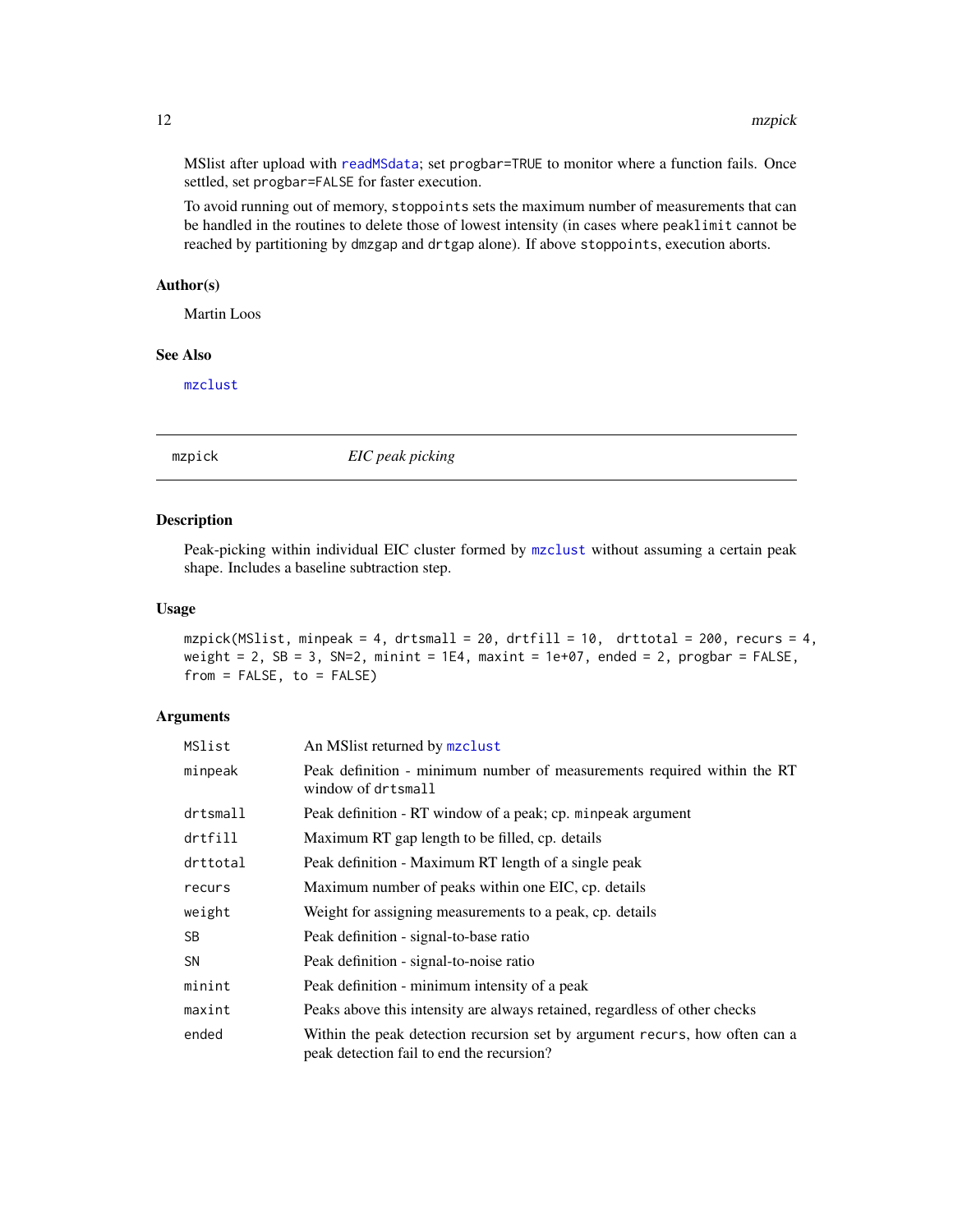#### <span id="page-12-0"></span>mzpick that the contract of the contract of the contract of the contract of the contract of the contract of the contract of the contract of the contract of the contract of the contract of the contract of the contract of th

| progbar | For debugging, ignore |
|---------|-----------------------|
| from    | For debugging, ignore |
| tο      | For debugging, ignore |

# Details

In a first step, RT gaps between measurements in an EIC not larger than drtfill are filled by linear interpolation. Subsequently, peaks are assigned over a number of recurs recursions not interrupted by more than ended times of failed peak detections.

At each recursion, the most intense EIC measurement not yet assigned to a peak is selected as peak apex and neighbouring unassigned measurements at lower and higher RT are evaluated for forming the peak. To this end, increases (lower RT) and decreases (higher RT) in intensity of consecutive measurements over a maximum RT width of drtdens are summed and penalized by a factor of weight for intensity reversions. The measurements with optimum values are then selected to define the start and end measurement of the peak.

Thereupon, the candidate peak is checked to (a) have at least minpeaks within a RT window of drtsmall, (b) be larger than the minimum peak intensity minint and (c) have a minimum SB ratio (the ratio between the most intense measurement and the mimimum intensity of the first or last peak measurement). Candidate peaks failing in any of the aspects (a) to (c) are discarded (adding to ended), unless they are higher in intensity than maxint.

Next, all measurements assigned to peaks are removed from the EIC and the resulting gaps linearly interpolated and smoothed by a moving window average to form a baseline. The latter is then subtracted from the assigned peaks.

In a last step, peaks are checked for their signal-to-noise SN ratio in relation to the baseline measurements (if present). Herein, SN is defined as the ratio between the most intense (baseline-corrected) peak measurement and the median of the difference between the non-peak measurements (if any) and the baseline.

#### Value

Returns the argument MSlist, with entries made:

| Parameters | MSIst[[2]]: saves the parameter settings.                                                                                                                                                                                                                                                                                                                                                                                                                            |
|------------|----------------------------------------------------------------------------------------------------------------------------------------------------------------------------------------------------------------------------------------------------------------------------------------------------------------------------------------------------------------------------------------------------------------------------------------------------------------------|
| Scans      | MSIist[[4]]: matrix with raw measurements and tags for picked peaks within<br>EICs within partitions.                                                                                                                                                                                                                                                                                                                                                                |
| Peak_index | $MSlist[[7]]$ : Index assigning picked peaks to sections in the raw measurment of<br>MSlist[[4]]. Required for fast access.                                                                                                                                                                                                                                                                                                                                          |
| Peaklist   | MSIst[[8]]: matrix with picked peak characteristics, with columns: $m/z$ (mean<br>m/z of peak measurements), var_m/z (m/z variation of peak measurements),<br>max_int (base-line corrected maximum intensity), sum_int (sum of all base-line<br>corrected peak measurement intensities), RT (retention time at maximum inten-<br>sity), minRT (start peak RT), maxRT (end peak RT), peak# (peak ID number),<br>EIC# (EIC ID number) and Score (not yet implemented). |

### imbecile

ended must be smaller than recurs. minpeak and drtsmall should be congruent in both and [mzclust](#page-8-1) and [mzpick](#page-11-1).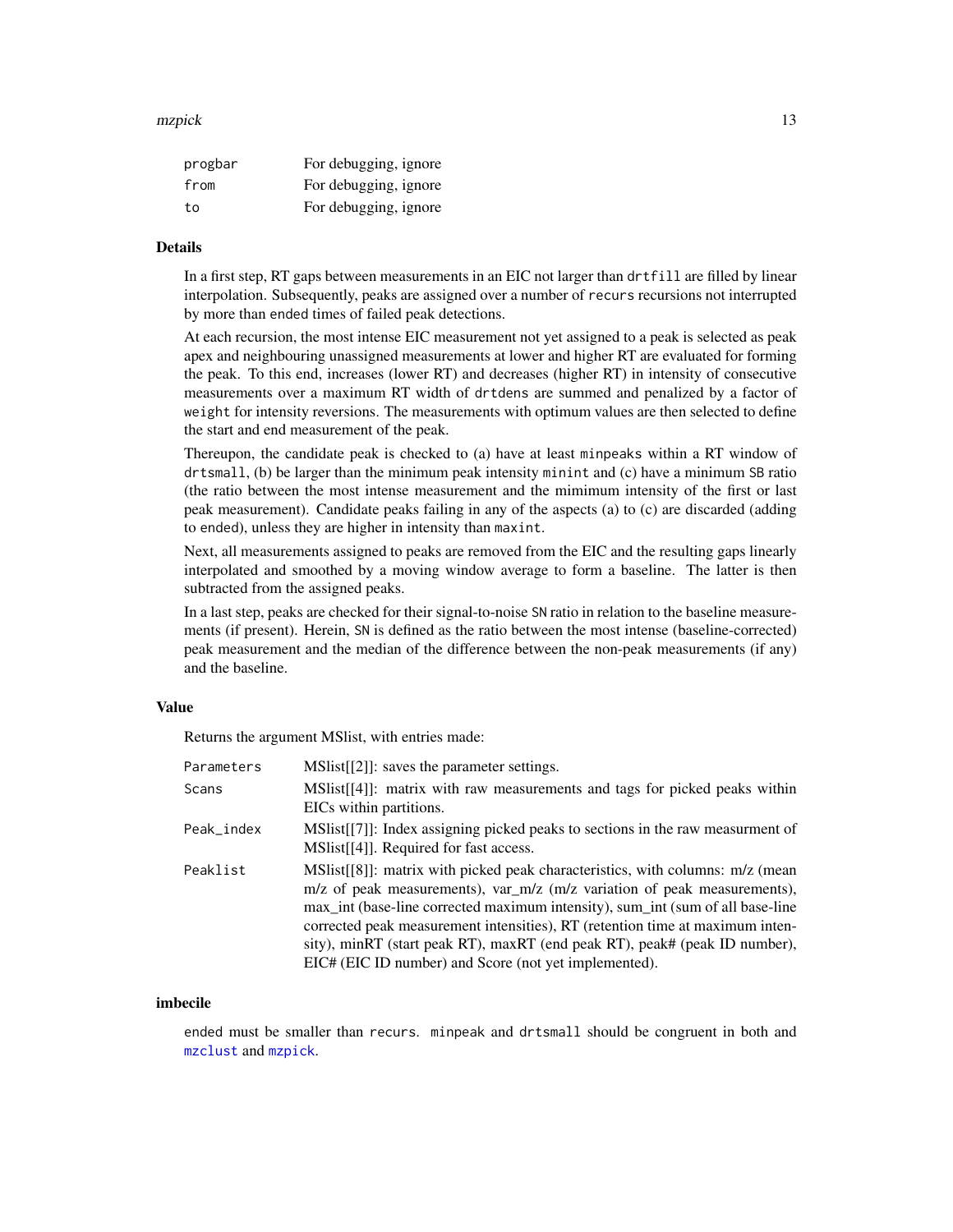#### Author(s)

Martin Loos

#### See Also

[plotMSlist](#page-13-1) [writePeaklist](#page-16-1)

<span id="page-13-1"></span>plotMSlist *Interactive raw data and result viewer*

# Description

View your centroided LC-HRMS data and partitioning / clustering / peak-picking results. Monitor what peak-picking produces and if it fails; get a grip on optimal parameter settings from comparison with underlying raw data.

# Usage

```
plotMSlist(MSlist, RTlimit = FALSE, mzlimit = FALSE, shiny = FALSE, ppmbar = 8)
```
# Arguments

| MSlist  | An MSI ist returned by read MSdata, mzpart, mzclust or mzpick                                             |
|---------|-----------------------------------------------------------------------------------------------------------|
| RTlimit | Initialize plot: two-element vector of lower and upper RT plot limits. Set to<br>FALSE to view full data. |
| mzlimit | Initialize plot: two-element vector of lower and upper m/z limits. Set to FALSE<br>to view full data.     |
| shiny   | For debugging. Ignore.                                                                                    |
| ppmbar  | Size of m/z bar (in ppm) shown at large zoom                                                              |

# Details

For more help, use the help button in the interactive plot. Based on low-level R plot functionality!

### Note

MSlist may contain a lot of data; rendering of measurements for plotting may thus decrease in speed when zooming out or using the full-view mode.

#### Author(s)

Martin Loos

#### See Also

[readMSdata](#page-14-1) [mzagglom](#page-6-1) [mzclust](#page-8-1) [mzpick](#page-11-1)

<span id="page-13-0"></span>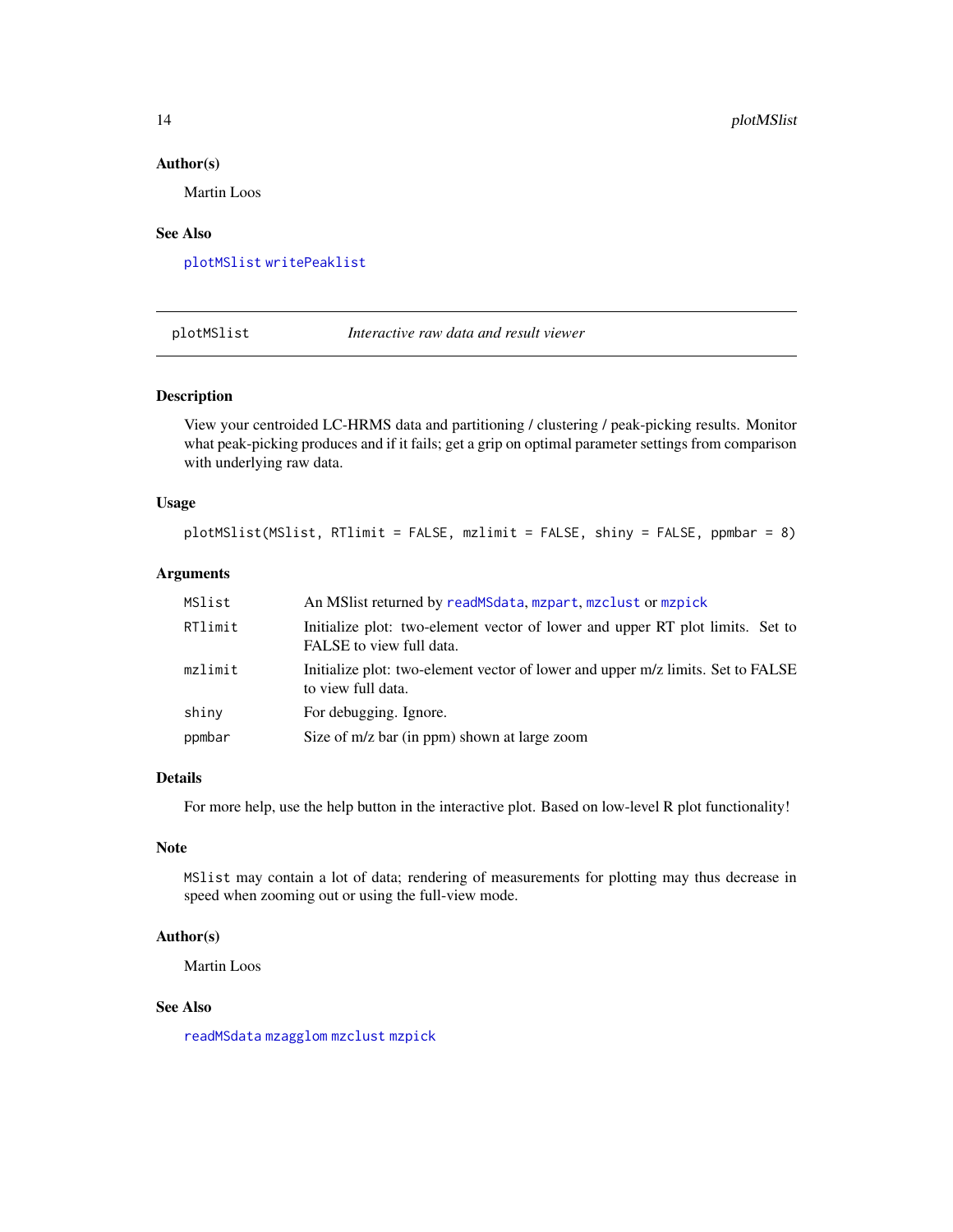<span id="page-14-1"></span><span id="page-14-0"></span>

Initiates an MSlist object and reads LC-HRMS measurement data from .mzXML files.

#### Usage

```
readMSdata(filepath.mzXML, MSlevel=c(1), progbar=FALSE, minRT=FALSE,
maxRT=FALSE, minmz=FALSE, maxmz=FALSE, ion_mode=FALSE)
```
#### **Arguments**

|          | filepath.mzXML Path to the .mzXML file to be read                                  |
|----------|------------------------------------------------------------------------------------|
| MSlevel  | numeric $1$ (MS) or $2$ (MS-MS)                                                    |
| progbar  | Show a progress bar (TRUE or FALSE)? Might only work in Windows OS                 |
| minRT    | Filter for measurements with retention time $\ge$ = minRT. Otherwise set to FALSE. |
| maxRT    | Filter for measurements with retention time $\leq$ maxRT. Otherwise set to FALSE.  |
| minmz    | Filter for measurements with $m/z \ge$ minmz. Otherwise set to FALSE.              |
| maxmz    | Filter for measurements with $m/z \leq$ maxmz. Otherwise set to FALSE.             |
| ion_mode | "positive" or "negative" ionization. Otherwise set to FALSE, see details.          |

# Details

The return value, a so-called MSlist object, is a simple R list object that contains (a) the raw measurement data, (b) intermediate/final results of the peak picking procedure and (c) indices for random access, to be passed among functions. Peaks are nested in EIC clusters which in turn are nested in partitions which in turn are subsets of measurements; MSlist[[4]] is resorted accordingly during all peak picking steps.

Setting minRT, maxRT, minmz or maxmz allows you to filter your .mzML data. On the one hand, this may be very useful if only being interested in certain ranges of an experiment. On the other hand, this allows you to upload subset data of an experiment too large to be loaded into R at once. ion\_mode allows to filter scans of a specific polarity from .mzXML files, if not set to FALSE; useful for files acquired under polarity switching.

#### Value

| <b>MSlist</b> |                                                                                                                                |
|---------------|--------------------------------------------------------------------------------------------------------------------------------|
| State         | $MSlist[[1]]$ : tags the individual steps the MSI ist has undergone.                                                           |
| Parameters    | MSIst[[2]]: saves parameter settings.                                                                                          |
| Results       | MSIst[[3]]: saves a result summary.                                                                                            |
| Scans         | MSIIst[[4]]: matrix with raw measurements $(m/z,$ intensity, RT) and tags for<br>partitions, EIC cluster and individual peaks. |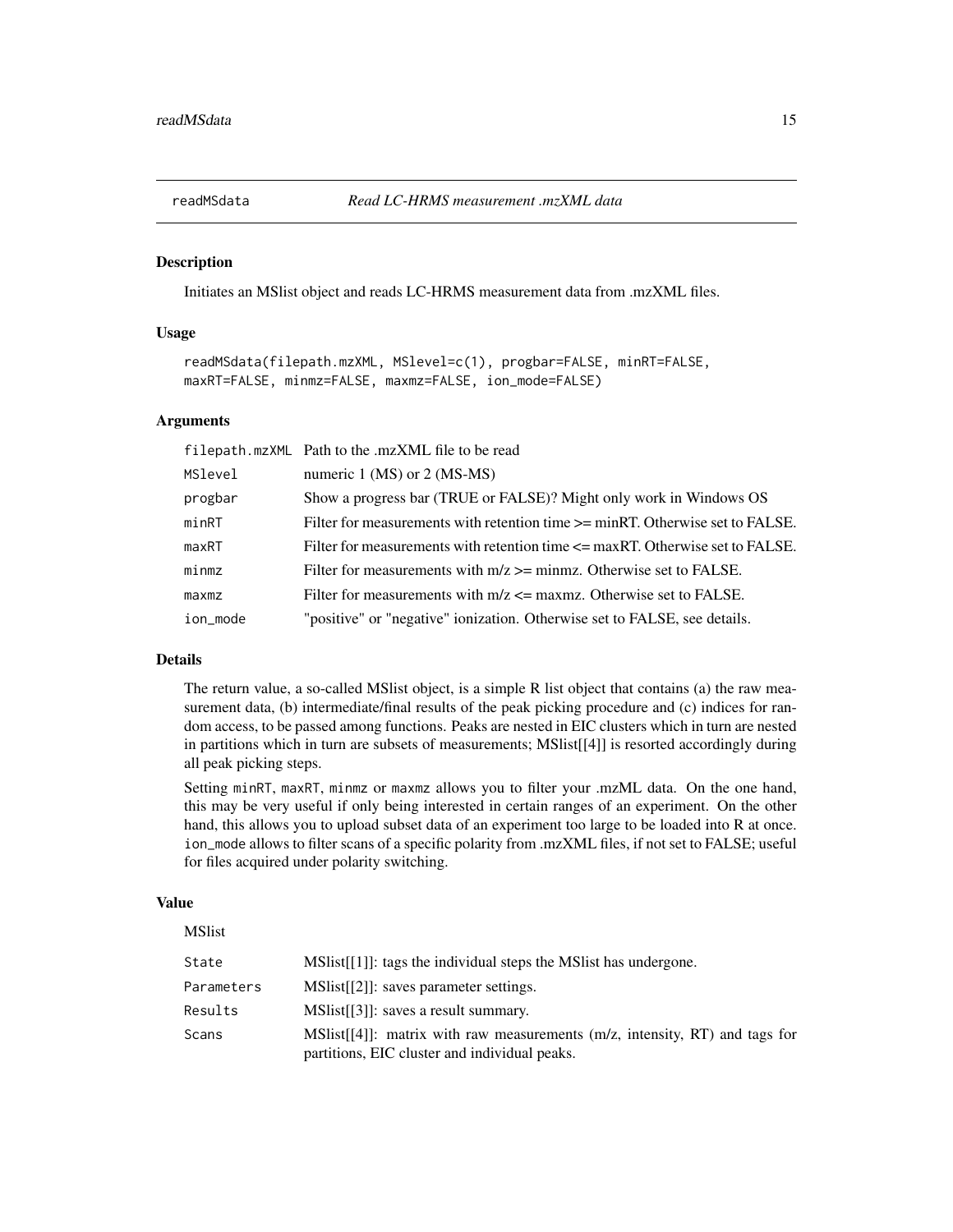<span id="page-15-0"></span>

| Partition_Index |                                                                                                                                                         |
|-----------------|---------------------------------------------------------------------------------------------------------------------------------------------------------|
|                 | $MSlist[[5]]$ : Index assigning partitions to sections in the raw measuresnt of<br>MSlist[[4]]. Needed for fast (random) access during, e.g., plotting. |
| EIC_index       | MSIst[[6]]: Index assigning EIC clusters to sections in the raw measurment of<br>MSI. [41]. Required for fast access.                                   |
| Peak index      | MSIst[[7]]: Index assigning picked peaks to sections in the raw measurment of<br>MSlist[[4]]. Required for fast access.                                 |
| Peaklist        | $MSlist[[8]]$ : Final peak list, cp. mzpick                                                                                                             |

# Warning

Use [plotMSlist](#page-13-1) to check your data in MSlist for consistency at an early stage before further processing.

# Note

It is your responsibility to ensure your input files are centroided. If not, R may freeze and the peak picker will not return valid results.

# Author(s)

Martin Loos

# See Also

[mzagglom](#page-6-1)

webpick *enviPick web browser UI*

# Description

Run enviPick conveniently from a web browser-based user interface

#### Usage

webpick()

#### Arguments

check webpage

# Warnings

May not work with Microsoft Internet Explorer; better choose a different default browser (e.g., Google Chrome).

# Author(s)

Martin Loos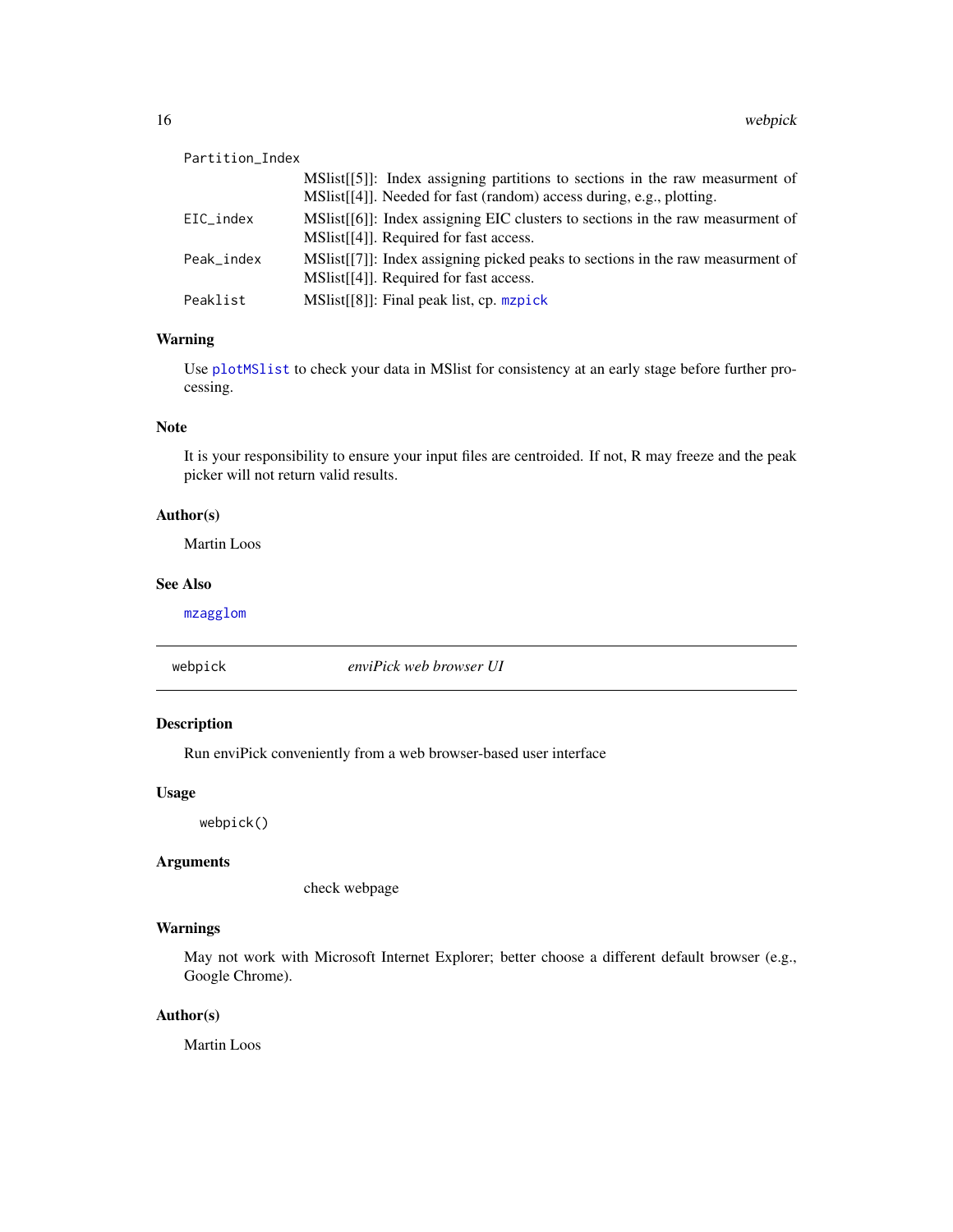<span id="page-16-1"></span><span id="page-16-0"></span>

Given an MSlist object containing peak picking results from [mzpick](#page-11-1), export a peak table.csv.

### Usage

```
writePeaklist(MSlist, directory, filename, overwrite = FALSE)
```
# Arguments

| MSlist    | A MS list object generated by envirtick wrap or maplick |
|-----------|---------------------------------------------------------|
| directory | Character string with the directory to write to         |
| filename  | Name of the .csv file to create                         |
| overwrite | <b>TRUE/FALSE</b>                                       |

#### Value

.csv table, with columns:

m/z (mean m/z of peak measurements), var\_m/z (m/z variation of peak measurements), max\_int (base-line corrected maximum intensity), sum\_int (sum of all base-line corrected peak measurement intensities), RT (retention time at maximum intensity), minRT (start peak RT), maxRT (end peak RT), peak# (peak ID number), EIC# (EIC ID number), Score (not yet implemented)

# Author(s)

Martin Loos